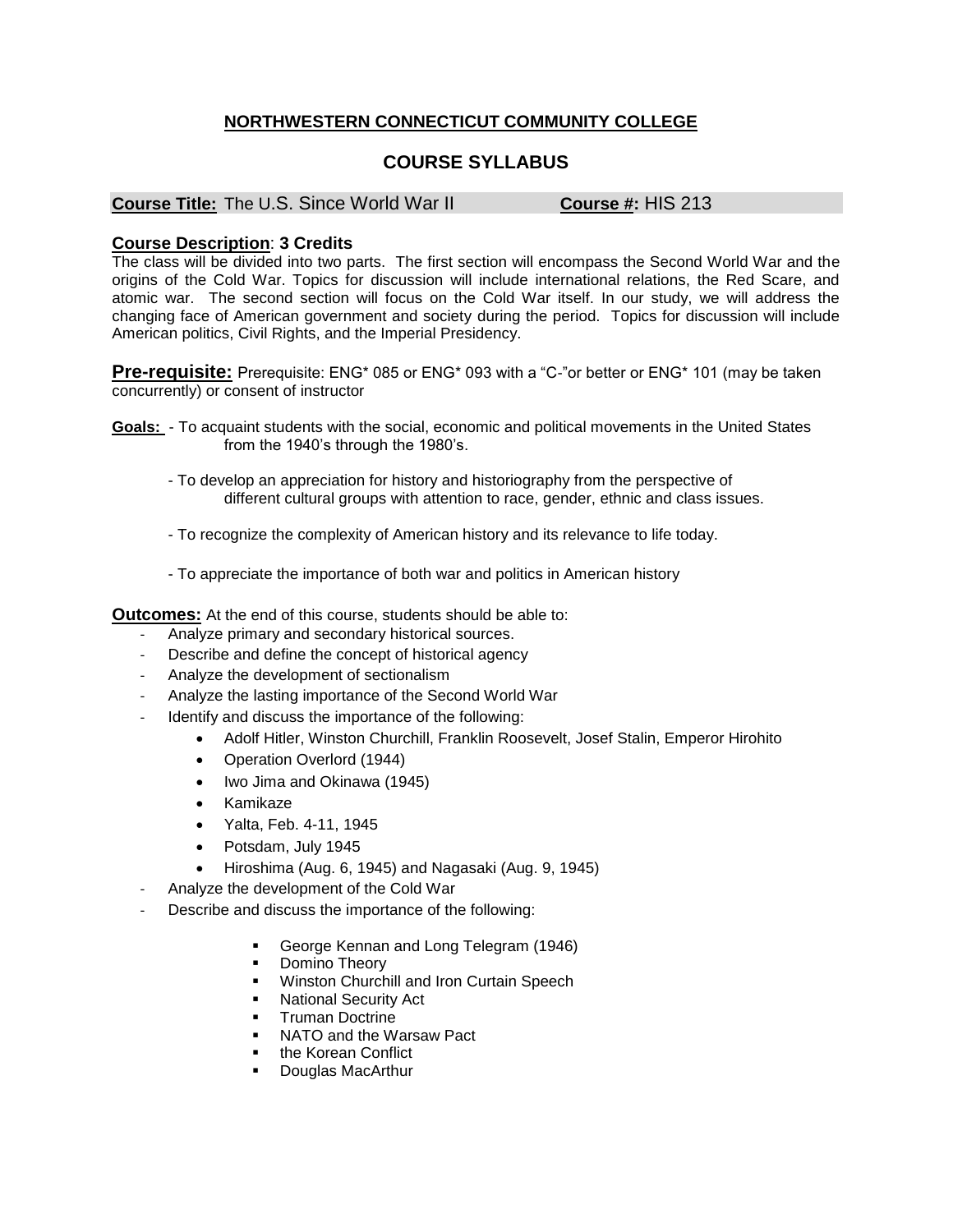- Identify and interpret the following developments and people during the Eisenhower Administration:
	- Civil Rights Movement
		- Assimilation vs. Isolation
		- Segregation vs. integration
		- Brown v. Board of Education (1954)
		- Dr. Martin Luther King, Jr.
		- Malcolm X
	- the McCarthy Era
		- the Rosenbergs
		- House Un-American Activities Committee
			- o Richard Nixon vs. Alger Hiss
		- Hollywood 10
		- Joseph McCarthy
- Identify and interpret the following developments during the Kennedy Admin.:
	- Civil Rights Movement
		- Freedom Riders
			- Selma
		- Birmingham
		- Cuba
			- $\bullet$  the Bay of Pigs (1961)
			- the Missile Crisis (1962)
	- Dallas, Nov. 22, 1963
- Identify and interpret the following developments during the Johnson Admin.:
	- Civil Rights Movement
		- the Civil Rights Act (1964), the Voting Rights Act (1965)
	- the Great Society
	- Vietnam
		- the Gulf of Tonkin (1964)
		- the Tet Offensive (1968)
- Identify and interpret the following developments during the Nixon Administration:
	- Vietnam
		- Vietnamization
		- Paris Peace Accords (1973)
		- Fall of Saigon (1975)
	- Watergate
- Identify and interpret the following developments during the Carter Administration:
	- Iran
	- Economic problems
- Identify and interpret the following developments and people during the Reagan Administration:
	- **Iran-Contra**
	- Afghanistan
	- **Mikhail Gorbachev**

## **College Policies**

**Plagiarism:** Plagiarism and Academic Dishonesty are not tolerated at Northwestern Connecticut Community College. Violators of this policy will be subject to sanctions ranging